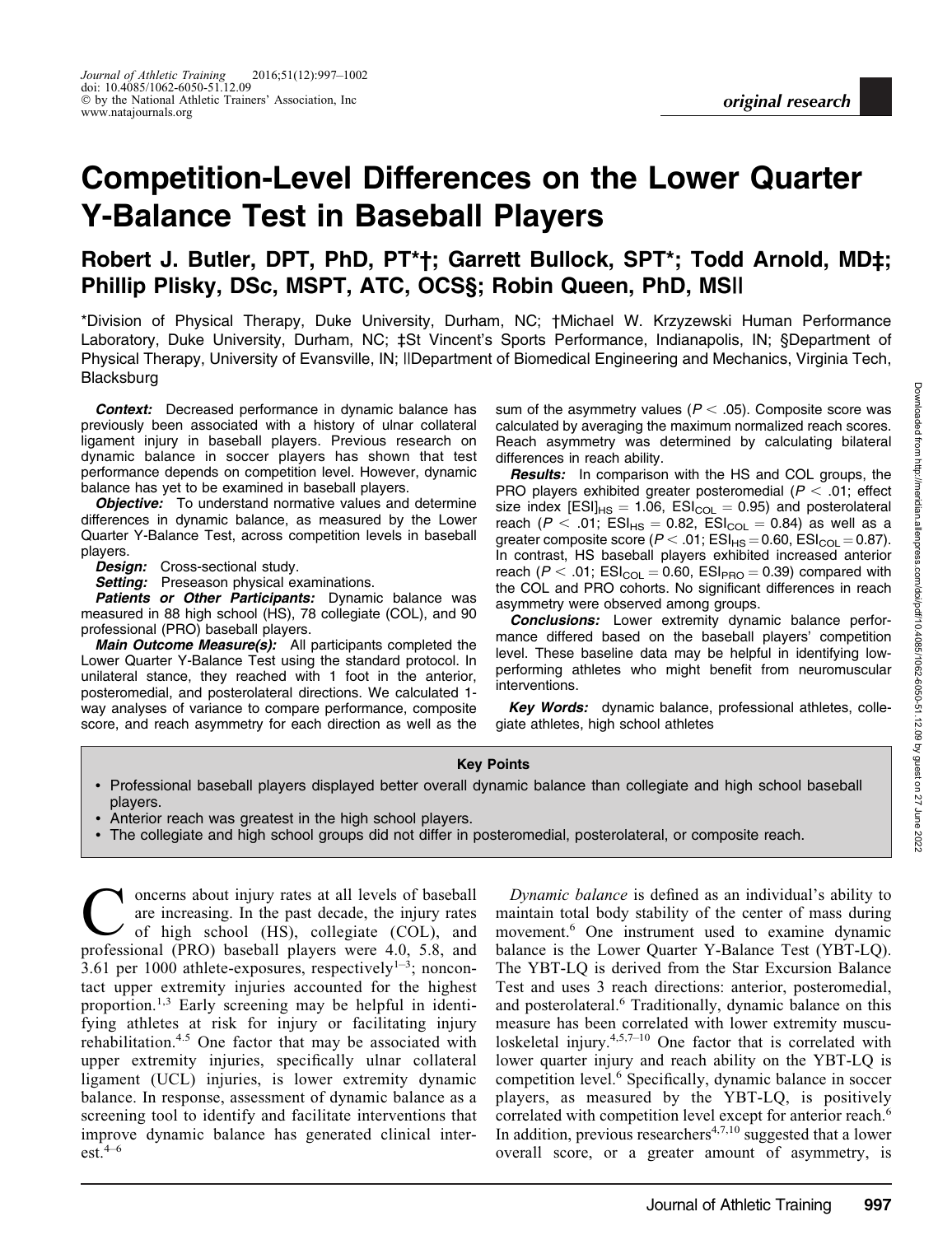

associated with an increased risk of injury in certain populations. Although a number of studies on the YBT-LQ have been conducted, few authors have focused on baseball players.

Recent investigations correlating dynamic balance and upper extremity injury have highlighted the relevance of the kinetic chain in throwing mechanics. It has been proposed that the baseball throwing motion begins in the lower extremity, with the forces transferred through the trunk and into the upper extremity.<sup>4</sup> Diminished core, hip, and lower extremity neuromuscular control may affect the ability to transfer these forces, causing undue upper extremity stress<sup>5,11–13</sup> and fostering subsequent UCL injury.<sup>5</sup> Garrison et al<sup>5</sup> noted that baseball players with a UCL injury displayed poorer dynamic balance than did healthy baseball players. In a follow-up study by Hannon et  $al<sup>14</sup>$  baseball players with UCL injuries who received lower extremity dynamic balance and neuromuscular control interventions after surgery exhibited improved performance on the YBT-LQ at 3 months. These findings would suggest that dynamic balance is a modifiable factor in pitchers and may be a relevant modifiable impairment in treating or preventing UCL injuries (or both).

Understanding competition-level specific dynamic balance normative standards is valuable in interpreting athletes' physical readiness to participate in or return to sport. These normative data may be helpful in identifying low-performing athletes who may benefit from neuromuscular interventions. The purpose of our study was to compare performance on the YBT-LQ among 3 baseball competition levels: HS, COL, and PRO. We expected that players at the higher levels of competition (COL and PRO) would exhibit higher scores on the YBT-LQ. The a priori hypothesis was established based on prior research in soccer players and the expected increased strength and proprioceptive requirements at higher competition levels that would be associated with increased levels of performance.<sup>6</sup>

#### METHODS

During preseason physicals, the YBT-LQ was administered using a previously established testing protocol.<sup>6,10</sup> Participants were currently competing at the HS (varsity level,  $n = 88$ ), COL (National Collegiate Athletic



Figure 1. Lower Quarter Y-Balance Test anterior reach. Figure 2. Lower Quarter Y-Balance Test posteromedial reach.

Association Division I,  $n = 78$ ), or PRO (Major League Baseball,  $n = 90$ ) level and were pain free and active in baseball-related activities.<sup>6</sup> Volunteers were excluded if they reported a current injury, had pain while performing the YBT-LQ, or currently had a concussion or inner ear infection. After the preseason screening, we gathered the data used in this study through a retrospective chart review. The institutional review board at the local academic institution approved a retrospective review and analysis of these data.

Test administrators who were trained in conducting the YBT-LQ collected all data. Recruits performed the test barefoot. Before the trial, a test administrator instructed the participant to maintain the following criteria during performance: (1) push the reach indicator as far as possible while maintaining balance and return to the starting position without resting the foot on the ground, (2) do not use momentum (ie, a kick) to move the reach indicator, and (3) do not step on top of the reach indicator while pushing it. Each participant stood with 1 foot stationary and with the long axis of the foot in line with the anterior-reach pole on a centralized platform. To standardize the protocol, the right limb was chosen first as the stance leg. While maintaining unilateral stance, the person used the most distal portion of the opposite foot to reach in the anterior (Figure 1), posteromedial (Figure 2), and posterolateral (Figure 3) directions; all reach directions are referenced to the stance  $\lim_{h \to 0}$  The *stance limb* was defined as the leg that coincided with the participant's throwing arm. The lead leg was defined as the limb contralateral to the throwing extremity.<sup>5</sup> Each recruit completed 6 practice trials followed by 3 consecutive reaches in each direction for the data-collection trials.<sup>6</sup> A trial was discarded and deemed a failed attempt if the participant touched the foot to the ground, used the indicator for stability, or did not return to standing under control.<sup>6,10,15</sup> The rest period between trials was approximately 20 seconds, which was enough time for the test administrator to record the data and return the indicator to its starting position. Performance on the test was normalized to the person's limb length. Limb length was measured from the inferior anterior-superior iliac spine to the inferior medial malleolus while the participant was supine. The maximum reach performed for all reach directions (anterior, posteromedial, and posterolateral)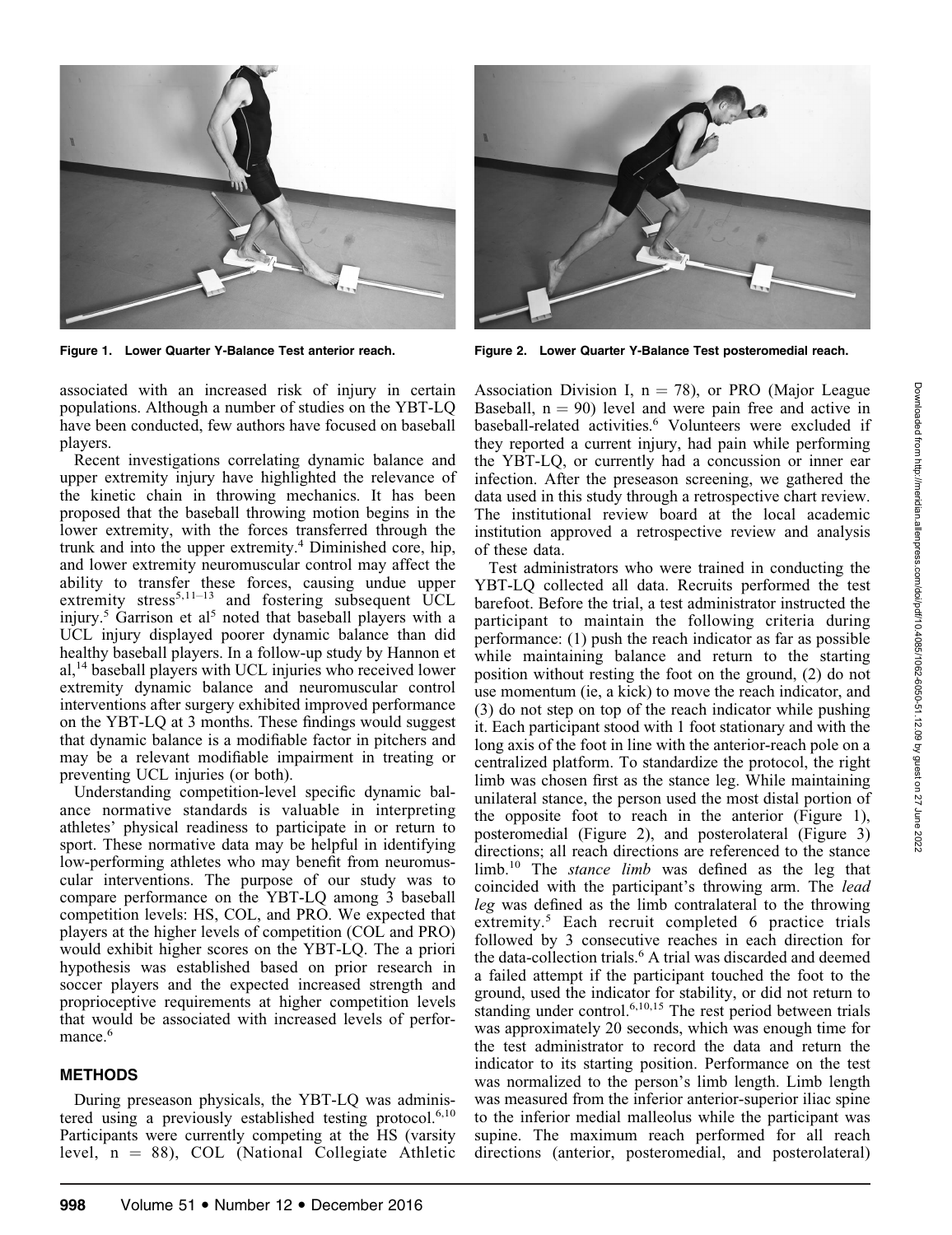

Figure 3. Lower Quarter Y-Balance Test posterolateral reach.

during a successful trial was used to create other metrics for statistical analysis.<sup>10</sup>

The primary variables of interest for this study were the averaged normalized reach distance for the lead and stance limbs in each of the 3 reach directions, composite score, and reach asymmetry. The composite score was calculated by averaging the maximum normalized reaches across all 3 directions and then multiplying by 100. Reach asymmetry was derived by taking the absolute value of the difference in the maximum reach distance between the right and left sides. Because we found no differences between the stance and lead limbs, we combined these values and then averaged them to minimize the potential for type I error. Reducing the number of statistical tests decreased the likelihood of finding a statistical difference due to chance alone. As a result, the normalized reach distance, composite score, and reach asymmetry were then compared across competition levels. The asymmetry composite score was also examined among age groups to provide an estimate of overall reach asymmetry.6

We calculated a series of 1-way analyses of variance to identify differences among the competition levels (HS, COL, PRO). Statistical significance was set at  $P < .05$ . If the results were significant, a Tukey honestly significant difference post hoc test was then conducted to determine where specific differences existed among competition levels. We used SPSS (version 22; IBM Corp, Armonk, NY). Effect size indices (ESIs) were also calculated to provide a better understanding of the clinical relevance of the differences that were not due to sample size.

#### RESULTS

Based on the study sample, we expected and confirmed that significant incremental increases in age and weight existed across the 3 groups (Table). Height and limb length were less in the HS group, but no difference was found between the COL and PRO groups ( $P < .01$ ).

Dynamic balance performance differed across the groups, yet the relationships were inconsistent (Figure 4). The HS baseball players exhibited greater dynamic balance in the anterior-reach direction compared with the COL ( $ESI =$ 0.60) and PRO (ESI = 0.39) players ( $P < .01$ ). In contrast, PRO baseball players demonstrated greater dynamic balance in comparison with the HS and COL groups for the posteromedial ( $ESI_{HS} = 1.06$ ,  $ESI_{COL} = 0.95$ ) and posterolateral ( $ESI_{HS} = 0.82$ ,  $ESI_{COL} = 0.84$ ) reach directions and for composite score ( $ESI_{HS} = 0.60$ ,  $ESI_{COL}$  $\mu = 0.87$ ;  $P < .01$ ). For the posteromedial, posterolateral, and composite score results, no differences were observed between the HS and COL groups.

Asymmetry in dynamic balance was similar among groups in all reach directions (Figure 5). The largest differences in asymmetry were observed between the HS and PRO groups in the posterolateral reach (ESI =  $0.32$ ,  $P =$ .08) and composite score (ESI = 0.33,  $P = .07$ ).

#### **DISCUSSION**

The purpose of our study was to examine the differences in dynamic lower extremity balance across multiple baseball competition levels using the YBT-LQ. The results support our hypothesis: the PRO baseball players had greater overall dynamic balance than the HS and COL groups. Unexpectedly, the HS group displayed greater dynamic balance in the anterior-reach direction compared with the COL and PRO players.

No statistically significant differences for reach direction or composite score were observed between the lead and stance limbs. This is in line with our hypothesis based on previous research by Garrison et al, $5 \text{ who found that}$ baseball players with a prior UCL injury exhibited symmetric dynamic balance between the lead and stance limbs.<sup>5</sup> Some of the proportional lower extremity dynamic balance may be explained by prior authors $16-18$  who observed symmetric kinematics of the hip during the throwing motion. Other variances within throwing may be due to factors beyond the fundamental movement competency of the single-leg-squat pattern.<sup>19</sup> These findings suggest that asymmetric performance within a skill may not be associated with a more foundational movement strategy. Although the baseball throwing motion is an asymmetric activity,<sup>19</sup> dynamic balance symmetry between limbs should be expected as a typical finding.

The PRO group exhibited better dynamic balance in the posteromedial reach, posterolateral reach, and composite reach on the YBT-LQ than the COL and HS groups did. Furthermore, when we normalized the variance of the

Table. Anthropometric Characteristics of High School, Collegiate, and Professional Baseball Players

| Characteristic  | Competition Level, Mean $\pm$ SD |                         |                           |
|-----------------|----------------------------------|-------------------------|---------------------------|
|                 | High School ( $n = 88$ )         | Collegiate ( $n = 78$ ) | Professional ( $n = 90$ ) |
| Age, y          | $15.6 \pm 1.2^a$                 | $19.5 \pm 1.0^a$        | $23.2 \pm 3.0^{\circ}$    |
| Height, m       | $1.76 \pm 0.08^{\rm a}$          | $1.84 \pm 0.06$         | $1.86 \pm 0.05$           |
| Limb length, cm | $90.8 \pm 5.9^{\rm a}$           | $96.4 \pm 5.2$          | $97.5 \pm 4.5$            |
| Weight, kg      | $70.9 \pm 12.1$                  | $87.1 \pm 9.0$          | $92.5 \pm 11.5$           |
|                 |                                  |                         |                           |

 $^{\rm a}$  Different from the other 2 groups ( $P$   $<$  .05).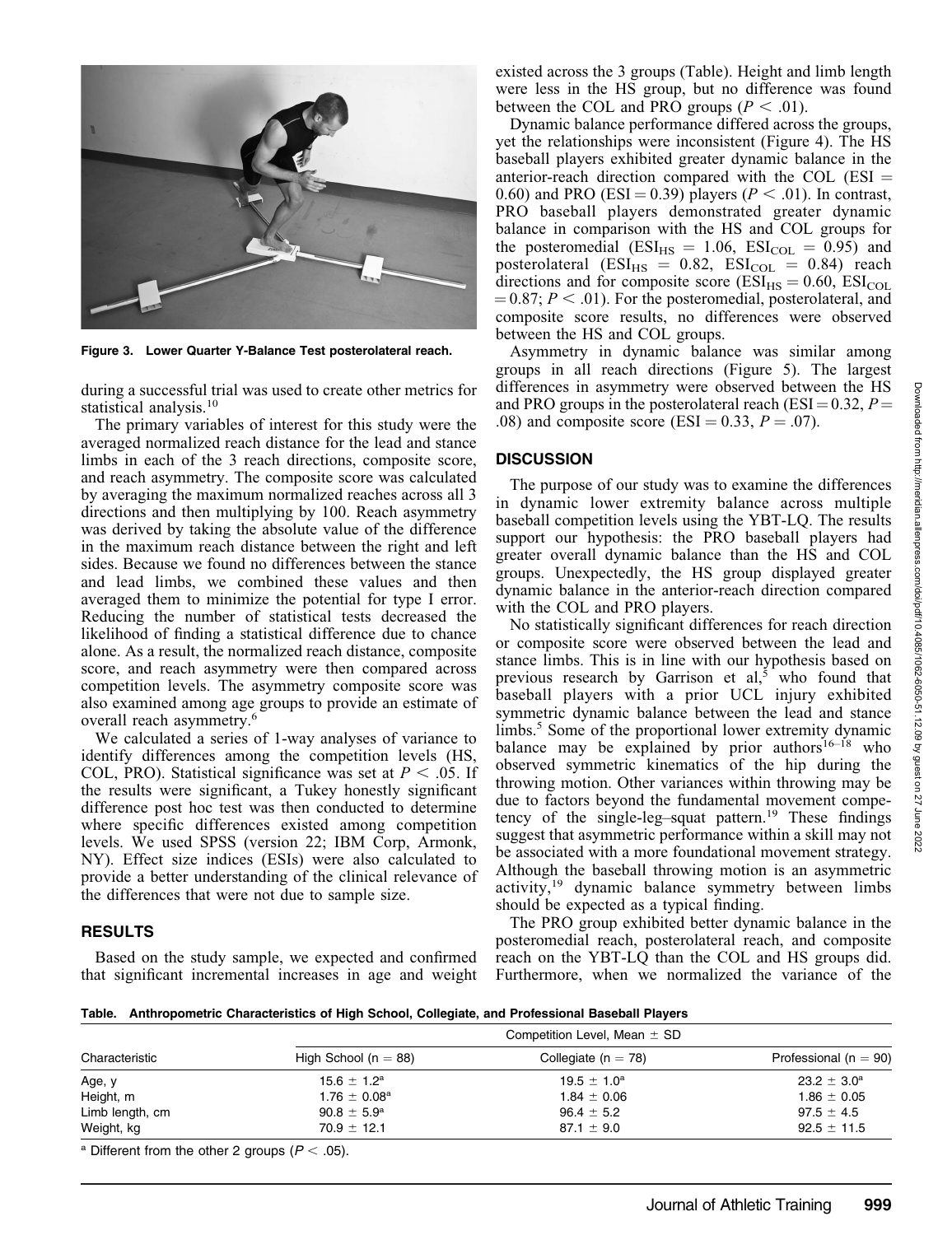

measure, PRO baseball players displayed a large difference compared with HS and COL players for both posteriorreach directions and the COL group's composite score. The PRO players also exhibited a moderate outcome distinction associated with HS composite scores. The greater composite reach of PRO baseball players is comparable with the results of previous studies<sup>6,20–23</sup> demonstrating that higherlevel athletes had improved balance as measured by reach distance. However, the COL group did not display improved dynamic balance compared with the HS group in the posteromedial, posterolateral, or composite reach

Anterior

140

120

100

80

60

40

20

0

a

Reach Distance, % Leg Length

□ High school

 $\overline{a}$ 

Posteromedial

scores. This finding is in contrast to the findings of Butler et al<sup>6</sup> that soccer players at higher competition levels had greater dynamic balance. Greater differences in dynamic balance between HS and COL soccer athletes compared with baseball athletes might reflect the physical demands of the sport, among other factors. It is interesting that the PRO and COL groups had decreased normalized variance in the anterior reach compared with the HS cohort. This is consistent with previous anterior-reach differences between PRO and soccer players at lower competition levels.<sup>6</sup> In a study by Chimera et al, $^{24}$  injury history did not play a role



Figure 5. Differences in reach symmetry on the Lower Quarter Y-Balance Test for the high school, collegiate, and professional baseball players.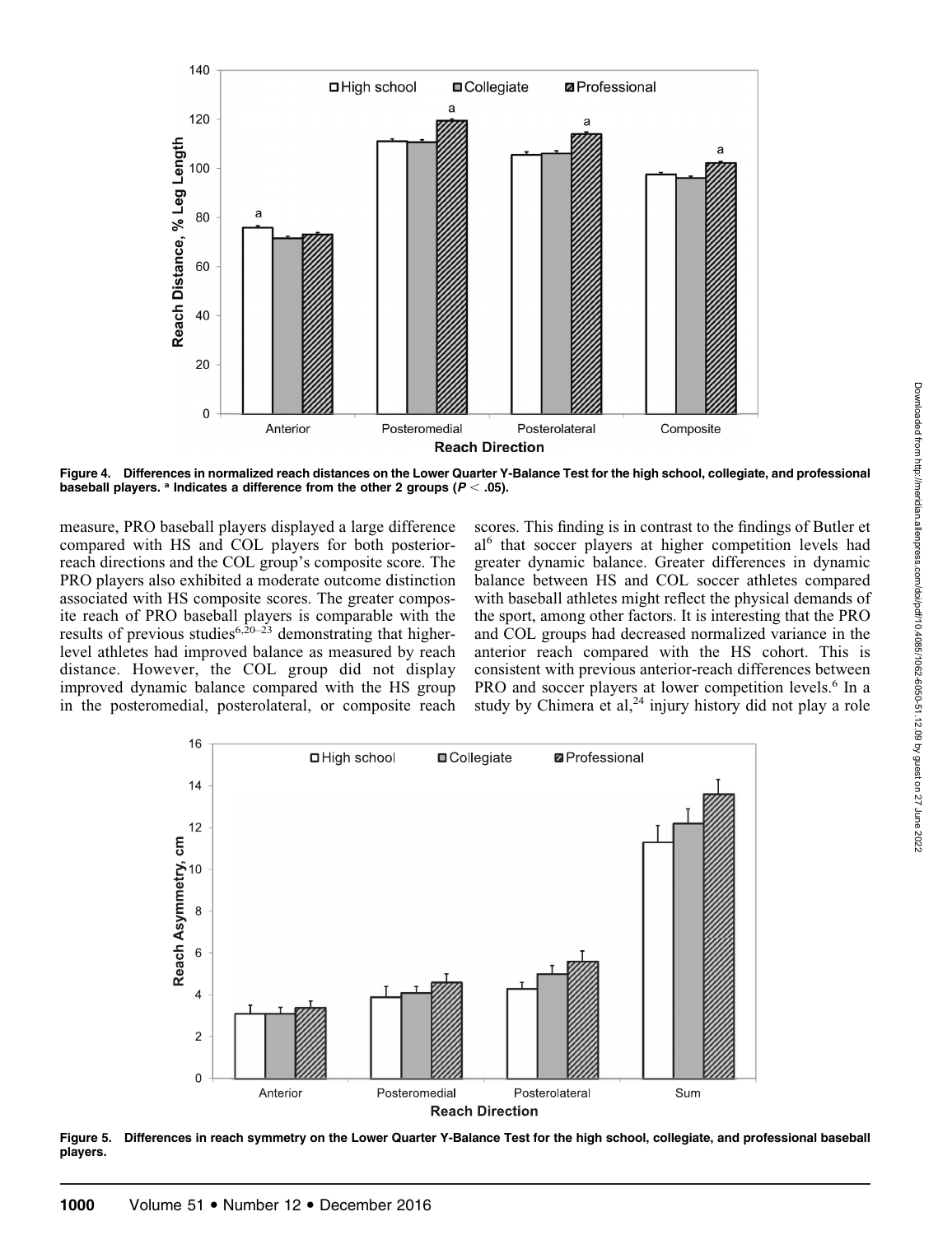in National Collegiate Athletic Association Division I athletes' YBT-LQ composite score; however, previous injuries did affect anterior-reach performance. Anterior reach has been shown to require the greatest closed chain dorsiflexion.<sup>22</sup> Reduced reach ability was investigated by Gribble et al, $^{22}$  who suggested that diminished proximal control decreases distal joint mobility. Specifically, decreased proximal neuromuscular control of the core, hip, and thigh would decrease closed chain dorsiflexion and thereby alter anterior-reach kinematics.<sup>22,25</sup> As a result, the greater closed chain dorsiflexion demands of the anterior reach compared with the posterolateral and posteromedial reaches may bring to light altered proximal neuromuscular control. Although injury history may play a role in the different anterior-reach distances noted in baseball players, total playing volume may also affect dynamic balance strategies as observed in 3 studies.<sup>6,21,26</sup> Regardless of the mechanism of development, the goal should be to normalize specific deficits in the anterior-reach direction based on normative values.<sup>8</sup>

No asymmetric differences were observed between the stance and lead limbs. Furthermore, all groups displayed similar asymmetry between the right and left limbs across reach directions. Specifically, all groups were below the 4 cm asymmetric cutoff score for anterior reach as defined by Plisky et al.<sup>4</sup> Prior authors<sup>4,6,8</sup> have reported an increased injury risk when the asymmetric anterior-reach difference between the right and left limbs was greater than 4 cm. Smith et al<sup>8</sup> noted that anterior-reach asymmetry greater than 4 cm was the only significant injury predictor in Division I athletes. Previous investigators $4,27,28$  have suggested that athletes with substantial side-to-side differences in lower extremity dynamic balance may have a less stable base of support. Further research is necessary to understand if altered neuromuscular control is observed specifically in baseball players. However, the currently available literature indicates that asymmetries should not be based on sport or competition level.<sup>4,8</sup>

As with any research, several limitations existed in our study. The primary limitations were the limited groups from whom the data were collected and the lack of differentiation in outcomes by position played. Participants from a small cohort of locations were studied for this initial project. We have no reason to believe these players were not representative of the population as a whole, but future investigators should determine if these findings are maintained in a larger cohort from a wider range of locations across the same competition levels. Further examination of possible correlations of dynamic balance performance with positions (eg, pitchers versus nonpitchers) and baseball injuries is warranted. Because this study was retrospective in nature, participants' previous histories may have influenced their dynamic balance. Specifically, we lacked information about their injury exposures and balance-training experience. Differences in cohort injury histories may explain some of the disparities in dynamic balance.6 Finally, we based our procedure on the standardized YBT-LQ protocol of Plisky et  $al$ ,<sup>15</sup> which involves standing first on the right foot and reaching in the anterior direction. The absence of randomization could have created an order effect, thereby altering the data; as a result, this may be a limitation of the Plisky et  $al<sup>15</sup>$  protocol.

In summary, PRO baseball players exhibited greater overall dynamic balance than COL and HS baseball players. Consistent with previous research,<sup>6</sup> HS players displayed the greatest anterior-reach distance. It is notable that the COL and HS groups did not display differences in posteromedial, posterolateral, or composite reach. Looking into the nuances of YBT-LQ scores, future authors may want to focus on anterior and posteromedial reach in baseball players due to the similarity of these reach directions with the throwing motion. Our findings suggest that dynamic balance varies among baseball competition levels. By identifying normative values according to competition level in baseball players, health care professionals may be able to efficiently recognize players who might benefit from dynamic balance training.

### REFERENCES

- 1. Shanley E, Rauh MJ, Michener LA, Ellenbecker TS. Incidence of injuries in high school softball and baseball players. J Athl Train. 2011;46(6):648–654.
- 2. Hootman JM, Dick R, Agel J. Epidemiology of collegiate injuries for 15 sports: summary and recommendations for injury prevention initiatives. J Athl Train. 2007;42(2):311–319.
- 3. Posner M, Cameron KL, Wolf JM, Belmont PJ Jr, Owens BD. Epidemiology of Major League Baseball injuries. Am J Sports Med. 2011;39(8):1676–1680.
- 4. Plisky PJ, Rauh MJ, Kaminski TW, Underwood FB. Star Excursion Balance Test as a predictor of lower extremity injury in high school basketball players. J Orthop Sports Phys Ther. 2006;36(12):911–919.
- 5. Garrison JC, Arnold A, Macko MJ, Conway JE. Baseball players diagnosed with ulnar collateral ligament tears demonstrate decreased balance compared to healthy controls. J Orthop Sports Phys Ther. 2013;43(10):752–758.
- 6. Butler RJ, Southers C, Gorman PP, Kiesel KB, Plisky PJ. Differences in soccer players' dynamic balance across levels of competition. J Athl Train. 2012;47(6):616–620.
- 7. Gribble PA, Hertel J, Plisky P. Using the Star Excursion Balance Test to assess dynamic postural-control deficits and outcomes in lower extremity injury: a literature and systematic review. *J Athl Train.* 2012;47(3):339–357.
- 8. Smith CA, Chimera NJ, Warren M. Association of Y Balance Test reach asymmetry and injury in division I athletes. Med Sci Sports Exerc. 2015;47(1):136–141.
- 9. Herrington L, Hatcher J, Hatcher A, McNicholas M. A comparison of Star Excursion Balance Test reach distances between ACL deficient patients and asymptomatic controls. Knee. 2009;16(2):149–152.
- 10. Butler RJ, Lehr ME, Fink ML, Kiesel KB, Plisky PJ. Dynamic balance performance and noncontact lower extremity injury in college football players: an initial study. Sports Health. 2013;5(5): 417–422.
- 11. Ben Kibler W, Sciascia A. Kinetic chain contributions to elbow function and dysfunction in sports. Clin Sports Med. 2004;23(4):545– 552.
- 12. Filipa A, Byrnes R, Paterno MV, Myer GD, Hewett TE. Neuromuscular training improves performance on the star excursion balance test in young female athletes. J Ortho Sports Phys Ther. 2010;40(9):551–558.
- 13. Elliott BC, Fleisig G, Nicholls R, Escamilia R. Technique effects on upper limb loading in the tennis serve. J Sci Med Sport. 2003;6(1): 76–87.
- 14. Hannon J, Garrison JC, Conway J. Lower extremity balance is improved at time of return to throwing in baseball players after an ulnar collateral ligament reconstruction when compared to preoperative measurements. Int J Sports Phys Ther. 2014;9(3):356–364.